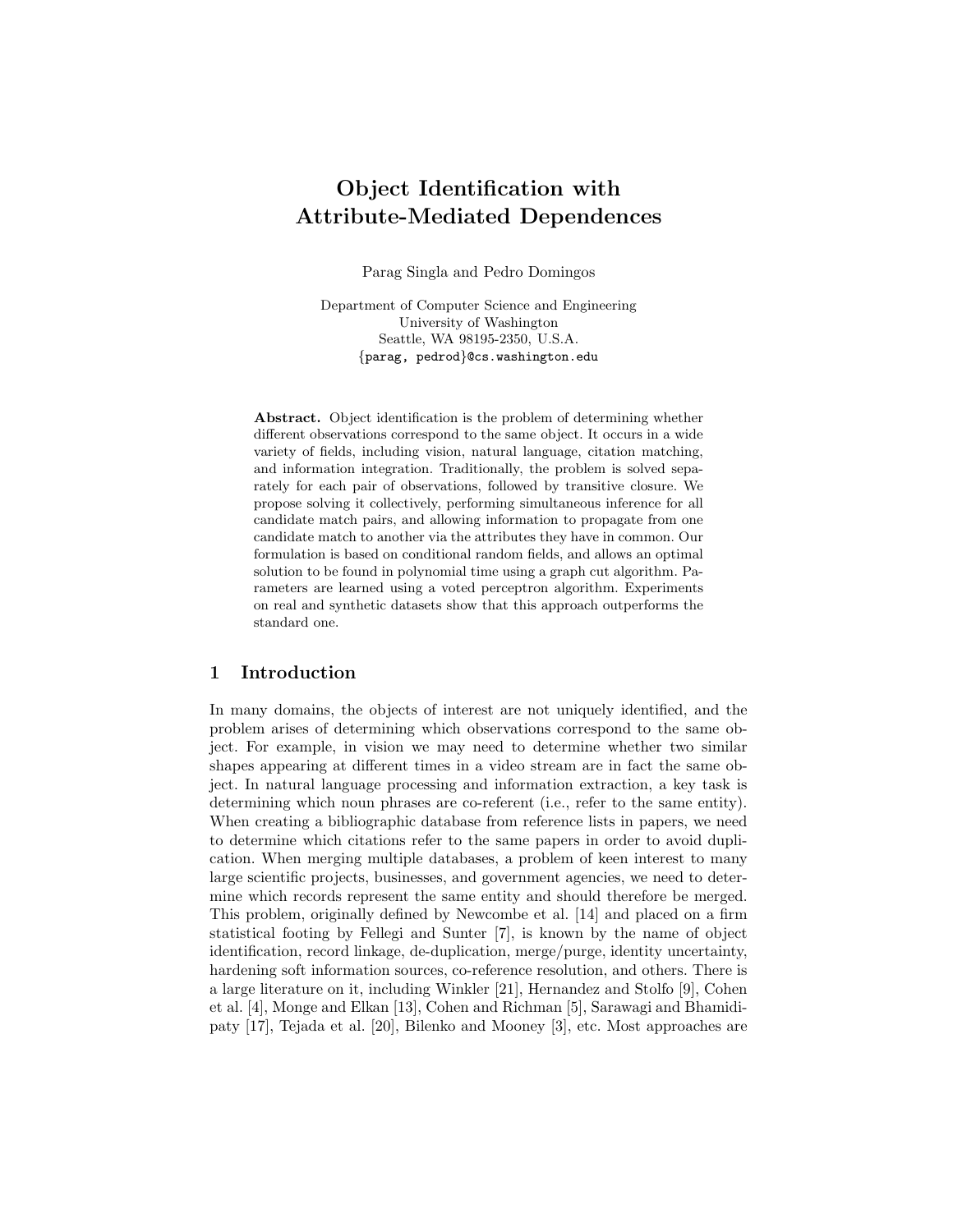variants of the original Fellegi-Sunter model, in which object identification is viewed as a classification problem: given a vector of similarity scores between the attributes of two observations, classify it as "Match" or "Non-match." A separate match decision is made for each candidate pair, followed by transitive closure to eliminate inconsistencies. Typically, a logistic regression model is used [1].

Making match decisions separately ignores that information gleaned from one match decision may be useful in others. For example, if we find that a paper appearing in Proc. PKDD-04 is the same as a paper appearing in Proc. 8th PKDD, this implies that these two strings refer to the same venue, which in turn can help match other pairs of PKDD papers. In this paper, we propose an approach that accomplishes this propagation of information. It is based on conditional random fields, which are discriminatively trained, undirected graphical models [10]. Our formulation allows us to find the globally optimal match in polynomial time using a graph cut algorithm. The parameters of the model are learned using a voted perceptron [6].

Recently, Pasula et al. [15] proposed an approach to the citation matching problem that has collective inference features. This approach is based on directed graphical models, uses a different representation of the matching problem, also includes parsing of the references into fields, and is quite complex. It is a generative rather than discriminative approach, requiring modeling of all dependences among all variables, and the learning and inference tasks are correspondingly more difficult. A collective discriminative approach has been proposed by Mc-Callum and Wellner [12], but the only inference it performs across candidate pairs is the transitive closure that is traditionally done as a post-processing step. Bhattacharya and Getoor [2] proposed an ad hoc approach to matching authors taking into account the citations they appear in. Our model can be viewed as a form of relational Markov network [18], except that it involves the creation of new nodes for match pairs, and consequently cannot be directly created by queries to the databases of interest. Max-margin Markov networks [19] can also be viewed as collective discriminative models, and applying their type of margin-maximizing training to our model is an interesting direction for future research.

We first describe in detail our approach, which we call the collective model. We then report experimental results on real and semi-artificial datasets, which illustrate the advantages of our model relative to the standard Fellegi-Sunter one.

# 2 Collective Model

Using the original database-oriented nomenclature, the input to the problem is a database of records (set of observations), with each record being a tuple of fields (attributes). We now describe the graphical structure of our model, its parameterization, and inference and learning algorithms for it.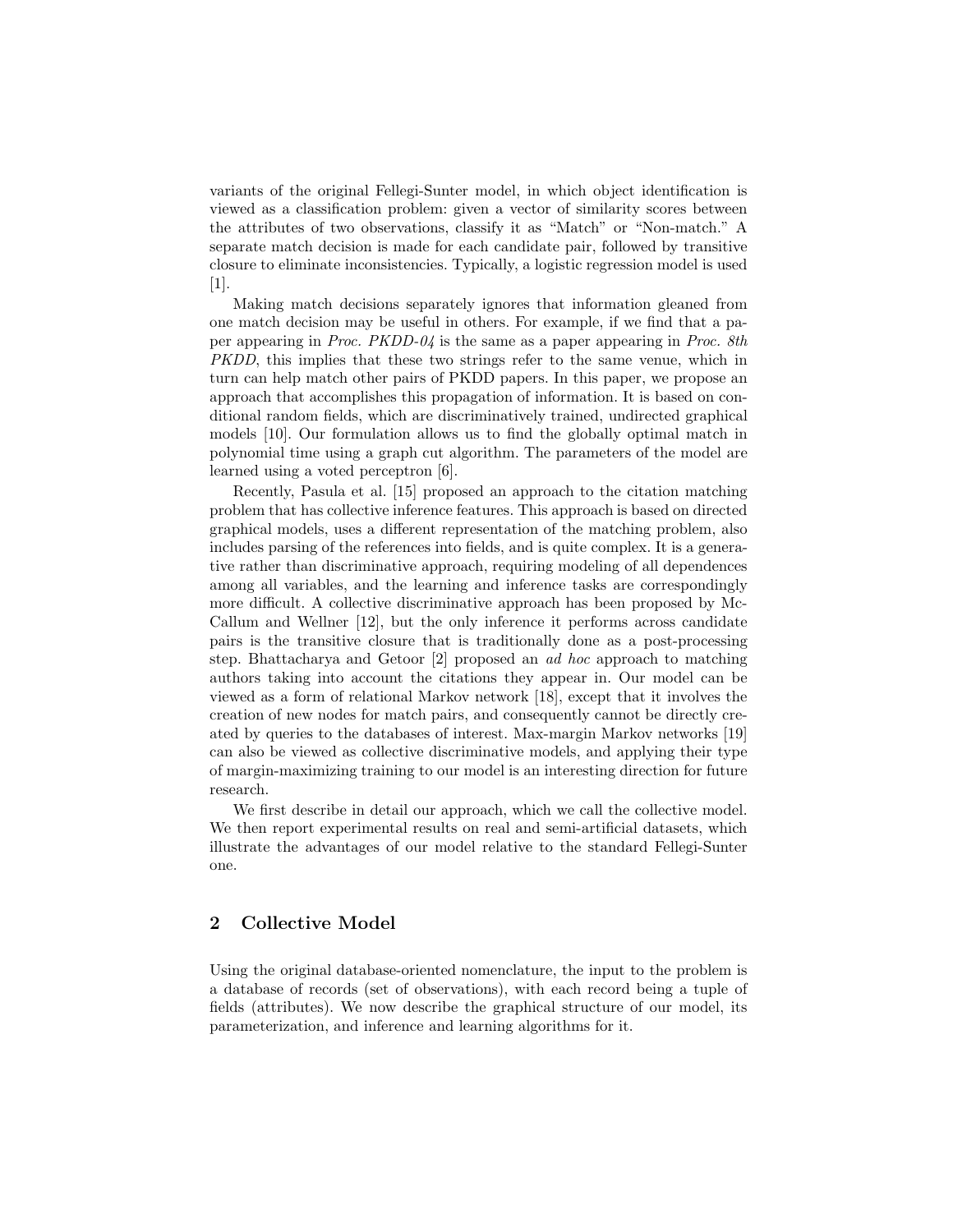#### 2.1 Model Structure

Consider a database relation  $R = \{r_1, r_2, \ldots, r_n\}$ , where  $r_i$  is the  $i^{th}$  record in the relation. Let  $F = \{F^1, F^2, \ldots, F^m\}$  denote the set of fields in the relation. For each field  $F^k$ , we have a set  $FV^k$  of corresponding field values appearing in the relation,  $FV^k = \{f_1^k, f_2^k, \ldots, f_{l_k}^k\}$ . We will use the notation  $r_i.F^k$  to refer to the value of  $k^{th}$  field of record  $r_i$ . The goal is to determine, for each pair of records  $(r_i, r_j)$ , whether they refer to the same underlying entity. Our graphical model contains three types of nodes:

- **Record-match nodes.** The model contains a Boolean node  $R_{ij}$  for each pairwise question of the form: "Is record  $r_i$  the same as record  $r_j$ ?"
- **Field-match nodes.** The model contains a Boolean node  $F_{xy}^k$  for each pairwise question of the form: "Do field values  $f_x^k$  and  $f_y^k$  represent the same underlying property?" For example, for the venue field in a bibliography database, the model might contain a node for the question: "Do the strings 'Proc. PKDD-04' and 'Proc. 8th PKDD' represent the same venue?"
- **Field-similarity nodes.** For pair of field values  $f_x^k, f_y^k \in FV^k$ , the model contains a node  $S_{xy}^k$  whose domain is the [0, 1] interval. This node encodes how similar the two field values are, according to a pre-defined similarity measure. For example, for textual fields this could be the TF/IDF score [16]. Since their values are computed directly from the data, we will also call these nodes evidence nodes.

Because of the symmetric nature of their semantics,  $R_{ij}$ ,  $F_{xy}^k$  and  $S_{xy}^k$  represent the same nodes as  $R_{ji}$ ,  $F_{yx}^k$  and  $S_{yx}^k$ , respectively.

The structure of the model is as follows. Each record-match node  $R_{ij}$  is connected by an edge to each corresponding field-match node  $F_{xy}^k, 1 \leq k \leq m$ . Formally,  $R_{ij}$  is connected to  $F_{xy}^k$  iff  $r_i.F^k = f_x^k$  and  $r_j.F^k = f_y^k$ . Each fieldmatch node  $F_{xy}^k$  is in turn connected to the corresponding field-similarity node  $S_{xy}^k$ . Each record-match node  $R_{ij}$  is also directly connected to the corresponding field-similarity node  $S_{xy}^k$ . In general, a field-match node will be linked to many record-match nodes, as the same pair of field values can be shared by many record pairs. This sharing lies at the heart of our model. The field-match nodes allow information to propagate from one candidate record pair to another. Notice that merging the evidence nodes corresponding to the same field value pairs, without introducing field-match nodes, would not work. This is because evidence nodes have known values at inference time, rendering the record-match nodes independent and reducing our approach to the standard one. Figure  $1(a)$  shows a four-record bibliography database, and 1(b) shows the corresponding graphical representation for the candidate pairs  $(b_1, b_2)$  and  $(b_3, b_4)$ . Note how dependences flow through the shared field-match node corresponding to the venue field. Inferring that  $b_1$  and  $b_2$  refer to the same underlying paper will lead to the inference that the corresponding venue strings "Proc. PKDD-04" and "Proc. 8th PKDD" refer to the same underlying venue, which in turn might provide sufficient evidence to merge  $b_3$  and  $b_4$ . In general, our model can capture complex interactions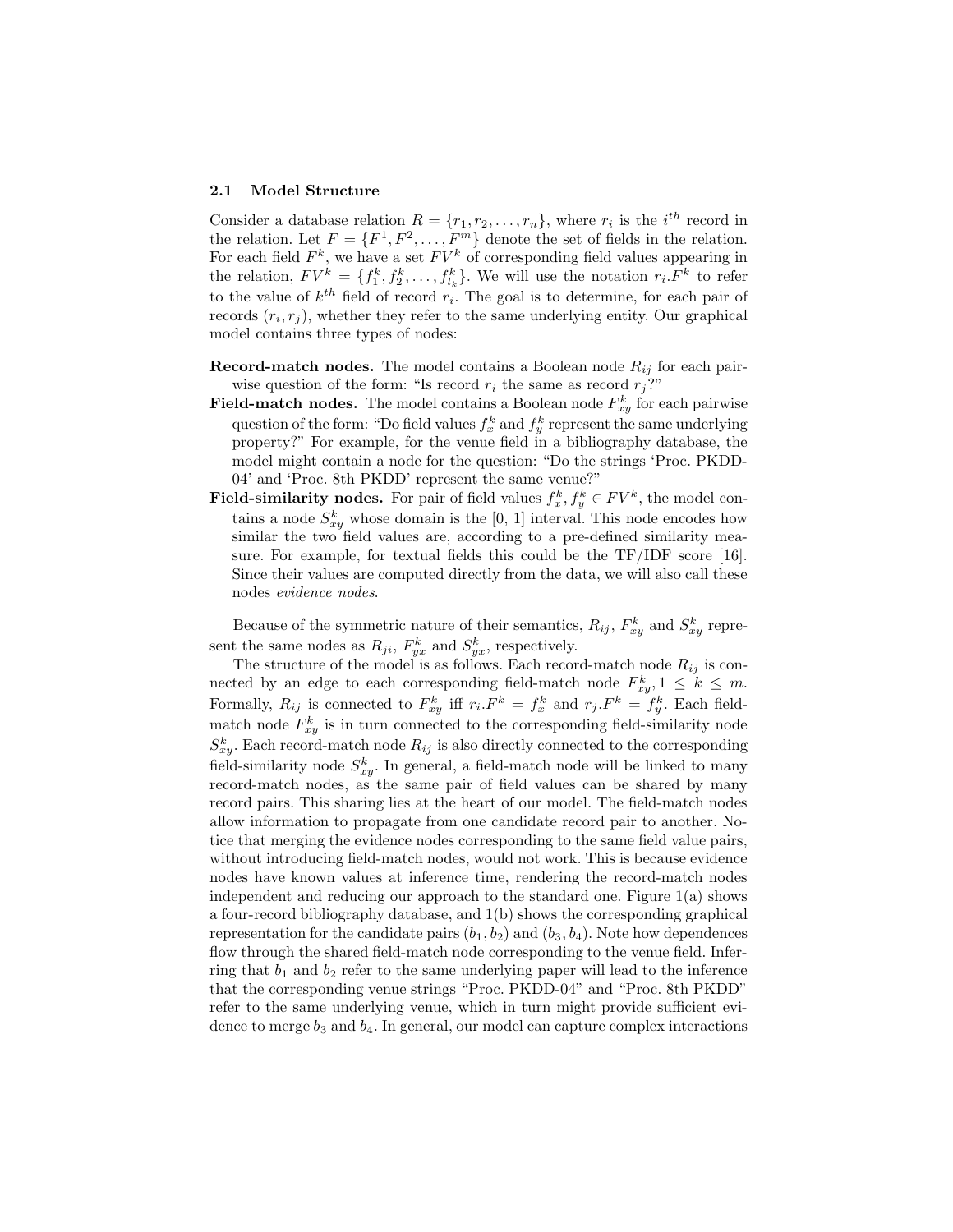between candidate pair decisions, potentially leading to better object identification.

One limitation of the model is that it makes a global decision on whether two fields are the same, which may not always be appropriate. For example, "J. Doe" may sometimes be the same as "Jane Doe," and sometimes the same as "Julia Doe." In this case the model will tend to choose whichever match is most prevalent. This simplifies inference and learning, and in many domains will not sigificantly affect overall performance. Nevertheless, relaxing it is an item for future work.

#### 2.2 Conditional Random Fields

Conditional random fields, introduced by Lafferty et al. [10], define the conditional probability of a set of output variables  $Y$  given a set of input or evidence variables X. Formally,

$$
P(\mathbf{y}|\mathbf{x}) = \frac{1}{Z_{\mathbf{x}}} \sum_{c \in C} \exp \sum_{l} \lambda_{lc} f_{lc}(y_c, x_c)
$$
 (1)

where C is the set of cliques in the graph,  $x_c$  and  $y_c$  denote the subset of variables participating in clique c, and  $Z_x$  is a normalization factor.  $f_{lc}$ , known as a feature function, is a function of variables involved in clique c, and  $\lambda_{lc}$  is the corresponding weight. In many domains, rather than having different parameters (feature weights) for each clique in the graph, the parameters of a conditional random field are tied across repeating clique patterns in the graph, called clique templates [18]. The probability distribution can then be specified as

$$
P(\mathbf{y}|\mathbf{x}) = \frac{1}{Z_{\mathbf{x}}} \sum_{t \in T} \sum_{c \in C_t} \exp \sum_l \lambda_{lt} f_{lt}(y_c, x_c)
$$
 (2)

where  $T$  is the set of all the templates,  $C_t$  is the set of cliques which satisfy template t, and  $f_{lt}$  and  $\lambda_{lt}$  are respectively a feature function and a feature weight, pertaining to template  $t$ .

# 2.3 Model Parameters

Our model has a singleton clique for each record-match node and one for each field-match node, a two-way clique for each edge linking a record-match node to a field-match node, a two-way clique for each edge linking a record-match node to a field-similarity node, and a two-way clique between each field-match node and the corresponding field-similarity node. The parameters for all cliques of the same type are tied; there is a template for the singleton record-match cliques, one for each type of singleton field-match clique (e.g., in a bibliography database, one for author fields, one for title fields, one for venue fields, etc.),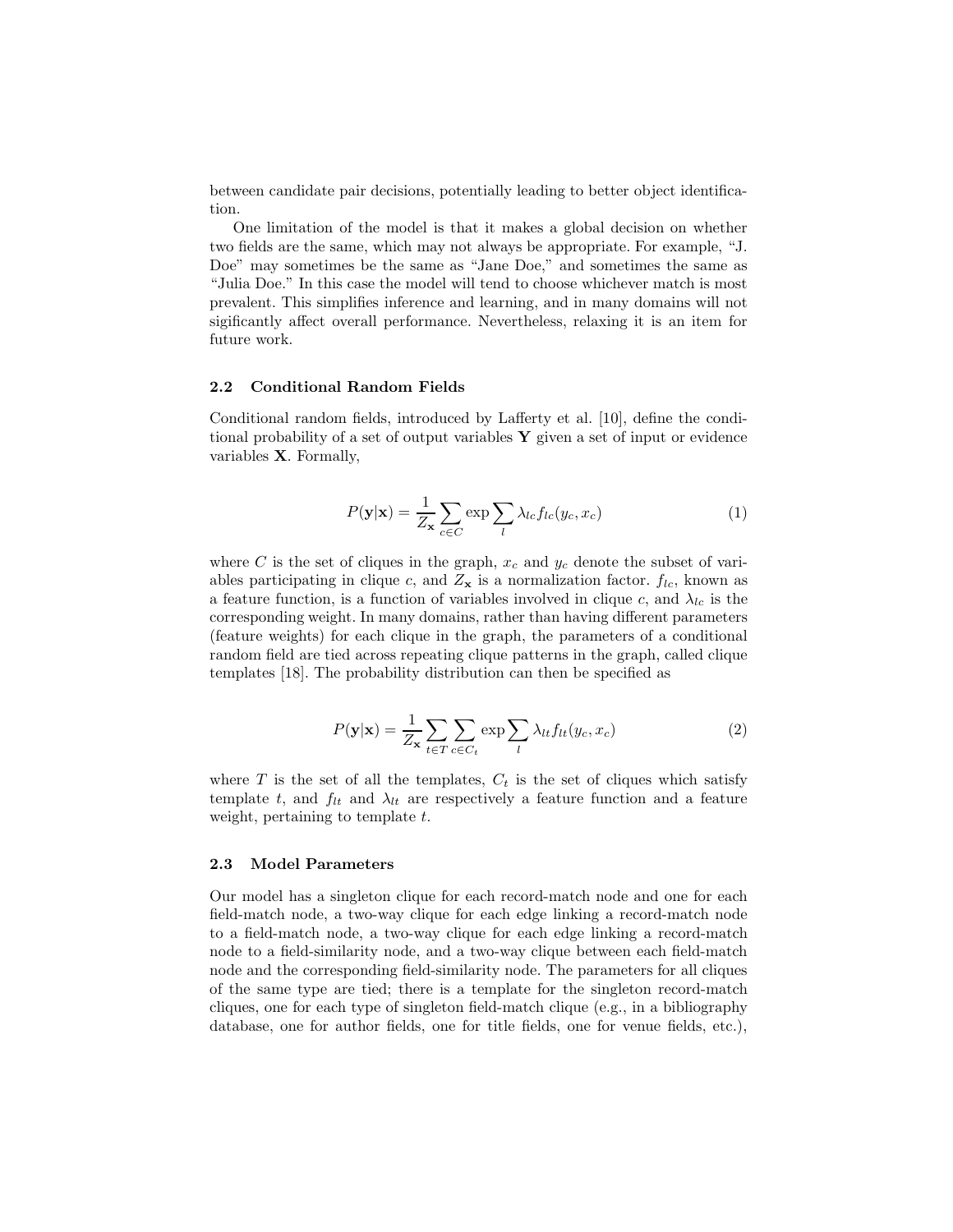| Record | Title                            | Author              | Venue          |  |
|--------|----------------------------------|---------------------|----------------|--|
| b1     | Object Identification using CRFs | Linda Stewart       | Proc. PKDD-04  |  |
| b2     | Object Identification using CRFs | Linda Stewart       | Proc. 8th-PKDD |  |
| b3     | Learning Boolean Formulas        | <b>Bill Johnson</b> | Proc. PKDD-04  |  |
| b4     | Learning of Boolean Expressions  | William Johnson     | Proc. 8th-PKDD |  |
|        |                                  |                     |                |  |

record−match node field−match node field−similarity node

(a) A bibliography database.



(b) Collective model (fragment).

Fig. 1. Example of collective object identification. For clarity, we have omitted the edges linking the record-match nodes to the corresponding field-similarity nodes.

and so on. The probability of a particular assignment  ${\bf r}$  to the record-match and field-match nodes, given that the field-similarity (evidence) node values are s, is

$$
P(\mathbf{r}|\mathbf{s}) = \frac{1}{Z_{\mathbf{s}}} \exp \sum_{i,j} \left[ \sum_{l} \lambda_{l} f_{l}(r_{ij}) + \sum_{k} \left( \sum_{l} \phi_{kl} f_{l}(r_{ij}.F^{k}) + \sum_{l} \gamma_{kl} g_{l}(r_{ij},r_{ij}.F^{k}) + \sum_{l} \eta_{kl} h_{l}(r_{ij},r_{ij}.S^{k}) + \sum_{l} \delta_{kl} h_{l}(r_{ij}.F^{k},r_{ij}.S^{k}) \right) \right]
$$
(3)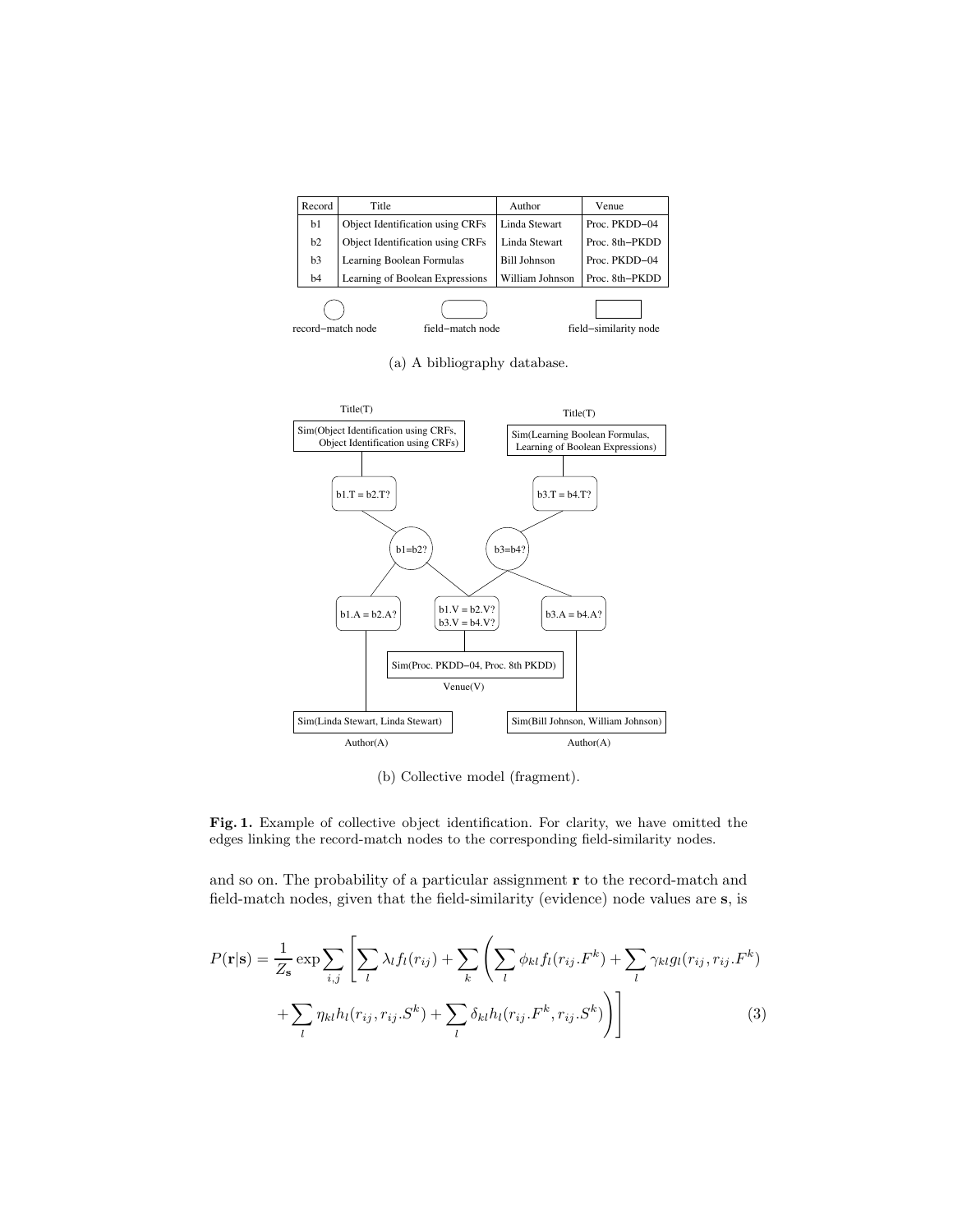where  $(i, j)$  ranges over all candidate pairs and k ranges over all fields.  $r_{ij}$ .  $F<sup>k</sup>$  and  $r_{ij}$ ,  $S^k$  refer to the  $k^{th}$  field-match node and field-similarity node, respectively, for the record pair  $(r_i, r_j)$ .  $\lambda_l$  and  $\phi_{kl}$  denote the feature weights for singleton cliques.  $\gamma_{kl}$  denotes the feature weights for a two-way clique between a recordmatch node and a field-match node.  $\eta_{kl}$  and  $\delta_{kl}$  denote the feature weights for a two-way clique between a Boolean node (record-match node or field-match node, respectively) and a field-similarity node. Cliques have one feature per possible state. Singleton cliques thus have two (redundant) features:  $f_0(x) = 1$  if  $x = 0$ , and  $f_0(x) = 0$  otherwise;  $f_1(x) = 1$  if  $x = 1$ , and  $f_1(x) = 0$  otherwise. Two-way cliques involving Boolean variables have four features:  $g_0(x, y) = 1$  if  $(x, y) =$  $(0, 0); g_1(x, y) = 1$  if  $(x, y) = (0, 1); g_2(x, y) = 1$  if  $(x, y) = (1, 0); g_3(x, y) = 1$  if  $(x, y) = (1, 1)$ ; each of these features is zero in all other states. Two-way cliques between a Boolean node (record-match node or field-match node) q and a fieldsimilarity node s have two features, defined as follows:  $h_0(q, s) = 1 - s$  if  $q = 0$ , and  $h_0(q, s) = 0$  otherwise;  $h_1(q, s) = s$  if  $q = 1$ , and  $h_1(q, s) = 0$  otherwise. This captures the fact that, the more similar two field values are, the more likely they are to match.

Notice that a particular field-match node appears in Equation 3 once for each pair of records containing the corresponding field values. This reflects the fact that that node is effectively the result of merging the field-match nodes from each of the individual record-match decisions.

#### 2.4 Inference and Learning

Inference in our model corresponds to finding the configuration  $\mathbf{r}^*$  of non-evidence nodes that maximizes  $P(\mathbf{r}^*|\mathbf{s})$ . For random fields where maximum clique size is two and all non-evidence nodes are Boolean, this problem can be reduced to a graph min-cut problem, provided certain constraints on the parameters are satisfied [8]. Our model is of this form, and it can be shown that satisfying the following constraints suffices for the min-cut reduction to hold:  $\gamma_{k0} + \gamma_{k3} - \gamma_{k1} - \gamma_{k2} \geq 0$ ,  $\forall k, 1 \leq k \leq m$ , where the  $\gamma_{kl}, 0 \leq l \leq 3$ , are the parameters of the clique template for edges linking record-match nodes to field-match nodes of type  $F^k$  (see Equation 3).<sup>1</sup> This essentially corresponds to requiring that nodes be positively correlated, which should be true in this application. Our learning algorithm ensures that the learned parameters satisfy these constraints. Since min-cut can be solved exactly in polynomial time, we have a polynomial-time exact inference algorithm for our model.

Learning involves finding maximum-likelihood parameters from data. The partial derivative of the log-likelihood  $L$  (see Equation 3) with respect to the parameter  $\gamma_{kl}$  is

$$
\frac{\partial L}{\partial \gamma_{kl}} = \sum_{i,j} g_l(r_{ij}, r_{ij}.F^k) - \sum_{\mathbf{r}'} P_A(\mathbf{r}'|\mathbf{s}) \sum_{i,j} g_l(r'_{ij}, r'_{ij}.F^k)
$$
(4)

<sup>&</sup>lt;sup>1</sup> The constraint mentioned in Greig et al. [8] translates to  $\gamma_{k0}, \gamma_{k3} \geq 0, \gamma_{k1}, \gamma_{k2} \leq 0$ , which is a more restrictive version of the constraint above.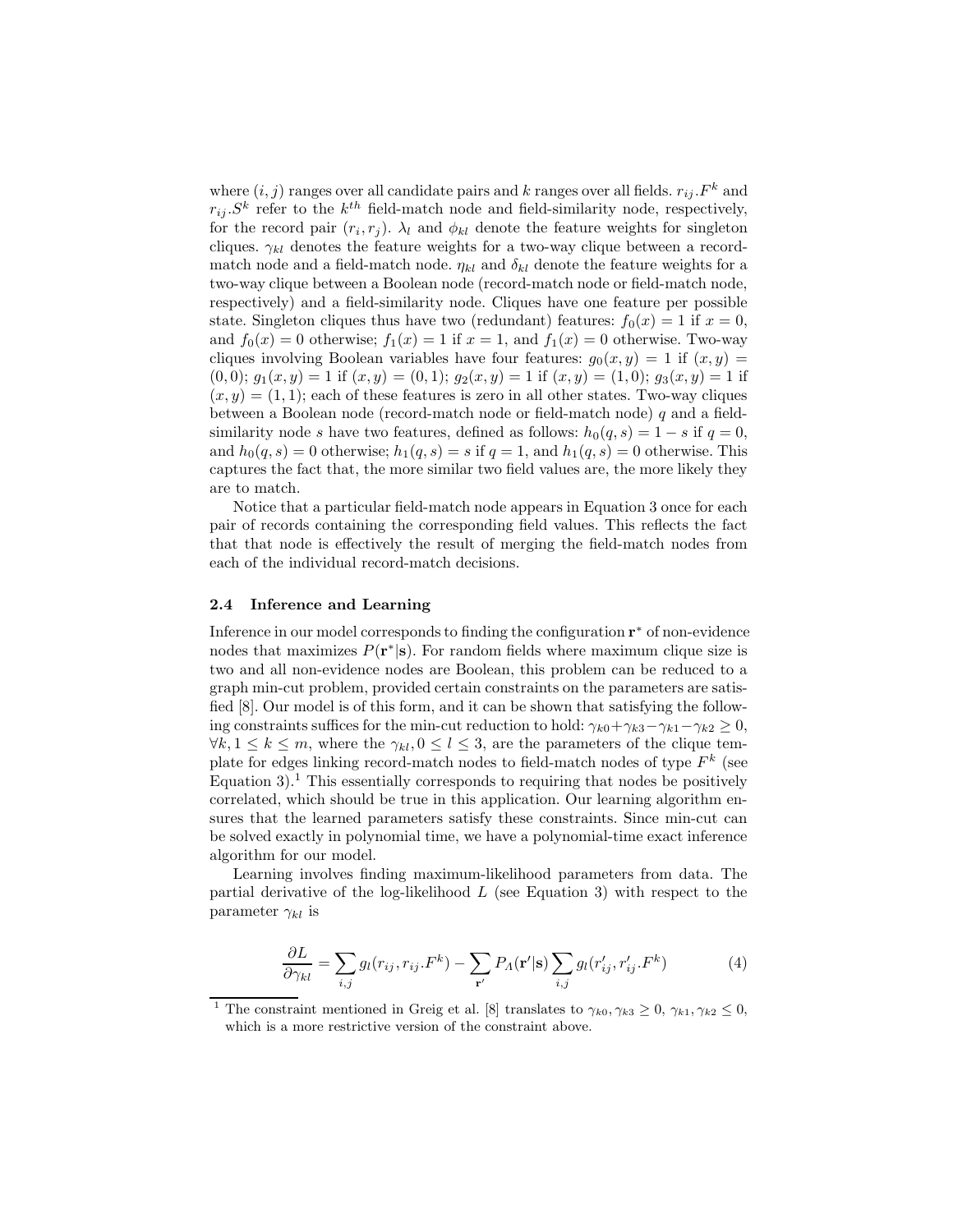where  $\mathbf{r}'$  varies over all possible configurations of the non-evidence nodes in the graph, and  $P_A(\mathbf{r'}|\mathbf{s})$  denotes the probability distribution according to the current set of parameters. In words, the derivative of the log-likelihood with respect to a parameter is the difference between the empirical and expected counts of the corresponding feature, with the expectation taken according to the current model. The other components of the gradient are found analogously. To satisfy the constraint  $\gamma_{k0} + \gamma_{k3} - \gamma_{k1} - \gamma_{k2} \geq 0$ , we perform the following re-parameterization:  $\gamma_{k0} = f(\beta_1) + \beta_2$ ,  $\gamma_{k1} = f(\beta_1) - \beta_2$ ,  $\gamma_{k2} = -f(\beta_3) + \beta_4$ ,  $\gamma_{k3} = -f(\beta_3) - \beta_4$ , where  $f(x) = log(1 + e^x)$ . We then learn the  $\beta$  parameters using the appropriate transformation of Equation 4. The second term in this equation involves the expectation over an exponential number of configurations, and its computation is intractable. We use a voted perceptron algorithm [6], which approximates this expectation by the feature counts of the most likely configuration, which we find using our polynomial-time inference algorithm with the current parameters. The final parameters are the average of the ones learned during each iteration of the algorithm. Notice that, because parameters are learned at the template level, we are able to propagate information through field values that did not appear in the training data.

# 2.5 Combined Model

Combining models is often a simple way to improve accuracy. We combine the standard and collective models using logistic regression. For each record-match node in the training set, we form a data point with the outputs of the two models as predictors, and the true value of the node as the response variable. We then apply logistic regression to this dataset. Notice that this still yields a conditional random field.

# 3 Experiments

We performed experiments on real and semi-artificial datasets, comparing the performance of (a) the standard Fellegi-Sunter model using logistic regression, (b) the collective model, and (c) the combined model. If we consider every possible pair of records for a match, the potential number of matches is  $O(n^2)$ , which is a very large number even for datasets of moderate size. Therefore, we used the technique of first clustering the dataset into possibly-overlapping canopies using an inexpensive distance metric, as described by McCallum et al. [11], and then applying our inference and learning algorithms only to record pairs which fall in the same canopy. This reduced the number of potential matches to at most the order  $1\%$  of all possible matches. In our experiments we used this technique with all the three models being compared. The field-similarity nodes were computed using cosine similarity with TF/IDF [16].

#### 3.1 Real-World Data

Cora The hand-labeled Cora dataset is provided by McCallum<sup>2</sup> and has previously been used by Bilenko and Mooney [3] and others. This dataset is a collec-

<sup>2</sup> www.cs.umass.edu/∼mccallum/data/cora-refs.tar.gz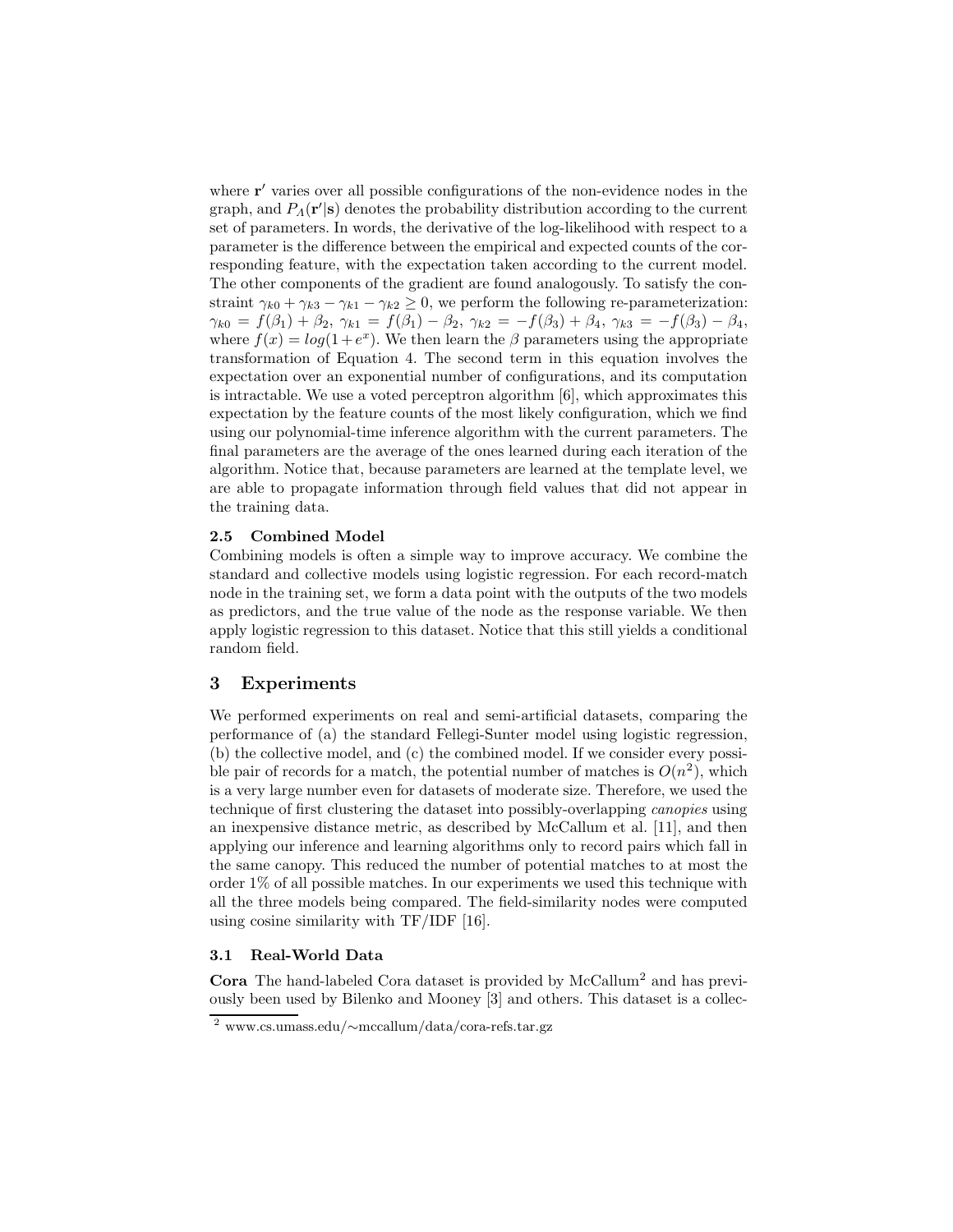| Citation Matching |      |      |                                                       |      |                          |      |  |
|-------------------|------|------|-------------------------------------------------------|------|--------------------------|------|--|
| Model             |      |      | Before transitive closure                             |      | After transitive closure |      |  |
|                   |      |      | F-measure Recall Precision F-measure Recall Precision |      |                          |      |  |
| Standard          | 86.9 | 89.7 | 85.3                                                  | 84.7 | 98.3                     | 75.5 |  |
| Collective        | 87.4 | 91.2 | 85.1                                                  | 88.9 | 96.3                     | 83.3 |  |
| Combined          | 85.8 | 86.1 | 87.1                                                  | 89.0 | 94.9                     | 84.5 |  |
| Author Matching   |      |      |                                                       |      |                          |      |  |
| Model             |      |      | Before transitive closure                             |      | After transitive closure |      |  |
|                   |      |      | F-measure Recall Precision F-measure Recall Precision |      |                          |      |  |
| Standard          | 79.2 | 65.8 | 100                                                   | 89.5 | 81.1                     | 100  |  |
| Collective        | 90.4 | 99.8 | 83.1                                                  | 90.1 | 100                      | 82.6 |  |
| Combined          | 88.7 | 99.7 | 80.1                                                  | 88.6 | 99.7                     | 80.2 |  |
| Venue Matching    |      |      |                                                       |      |                          |      |  |
| Model             |      |      | Before transitive closure                             |      | After transitive closure |      |  |
|                   |      |      | F-measure Recall Precision F-measure Recall Precision |      |                          |      |  |
| Standard          | 48.6 | 36.0 | 75.4                                                  | 59.0 | 70.3                     | 51.6 |  |
| Collective        | 67.0 | 62.2 | 77.4                                                  | 74.8 | 90.0                     | 66.7 |  |
| Combined          | 86.5 | 85.7 | 88.7                                                  | 82.0 | 96.5                     | 72.0 |  |

**Table 1.** Experimental results on the Cora dataset (performance measured in  $\%$ ).

tion of 1295 different citations to computer science of research papers from the Cora Computer Science Research Paper Engine. The original dataset contains only unsegmented citation strings. Bilenko and Mooney [3] segmented each citation into fields (author, venue, title, publisher, year, etc.) using an information extraction system. We used this processed version of Cora. We further cleaned it up by correcting some labels. This cleaned version contains references to 132 different research papers. We used only the three most informative fields: author, title and venue (with venue including conferences, journals, workshops, etc.). We compared the performance of the algorithms for the task of de-duplicating citations, authors and venues.<sup>3</sup> For training and testing purposes, we hand-labeled the field pairs. The labeled data contains references to 50 authors and 103 venues. We carried out five runs of two-fold cross-validation, and report the average Fmeasure, recall and precision on post-canopy record match decisions. (To avoid contamination of test data by training data, we ensured that no true set of matching records was split between folds.) Next, we took the transitive closure over the matches produced by each model as a post-processing step to remove any inconsistent decisions. Table 1 shows the results obtained before and after this step. The combined model is the best-performing one for de-duplicating citations and venues. The collective model is the best one for de-duplicating authors. Transitive closure has a variable effect on the performance, depending upon the algorithm and the de-duplication task (i.e. citations, authors, venues).

<sup>&</sup>lt;sup>3</sup> For the standard model, TFIDF similarity scores were used as the match probabilities for de-duplicating the fields (i.e. authors and venues).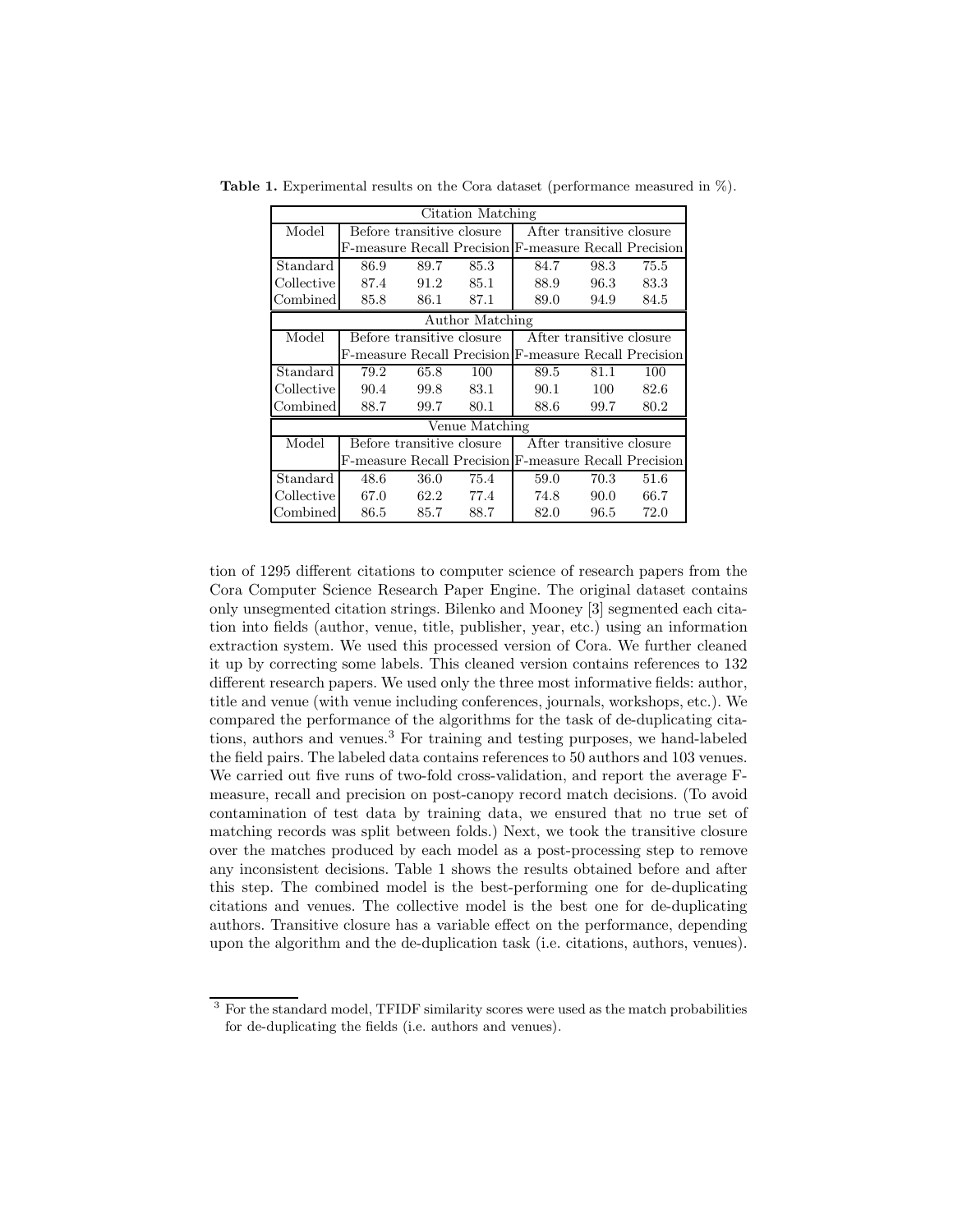**Table 2.** Experimental results on the BibServ dataset (performance measured in  $\%$ ).

| Citation Matching |                                                       |       |      |      |       |      |  |  |  |
|-------------------|-------------------------------------------------------|-------|------|------|-------|------|--|--|--|
| Model             | Before transitive closure   After transitive closure  |       |      |      |       |      |  |  |  |
|                   | F-measure Recall Precision F-measure Recall Precision |       |      |      |       |      |  |  |  |
| Standard          | 82.7                                                  | 99.8  | 70.7 | 68.5 | 100.0 | 52.1 |  |  |  |
| Collective        | 82.8                                                  | 100.0 | 70.7 | 73.6 | 99.5  | 58.4 |  |  |  |
| Combined          | 85.6                                                  | 99.8  | 75.0 | 76.0 | 99.5  | 61.5 |  |  |  |

We also generated precision/recall curves on Cora for de-duplicating citations, and the collective model dominated throughout. <sup>4</sup>

BibServ BibServ.org is a publicly available repository of about half a million pre-segmented citations. It is the result of merging citation databases donated by its users, CiteSeer, and DBLP. We experimented on the user-donated subset of BibServ, which contains 21,805 citations. As before, we used the author, title and venue fields. After forming canopies, we obtained about 58,000 match pair decisions. We applied the three models to these pairs, using the parameters learned on Cora (Training on BibServ was not possible because of the unavailability of labeled data.). We then hand-labeled 100 random pairs on which at least one model disagreed with the others, and 100 random pairs on which they all agreed. From these, we extrapolated the (approximate) results that would be obtained by hand-labeling the entire dataset.<sup>5</sup> Table 2 shows the results obtained for de-duplicating citations before and after transitive closure. All the models have close to 100% recall on the BibServ data. The combined model yields the best precision, resulting in the overall best F-measure. Transitive closure hurts all models, with the standard model being the worst hit. This is attributable to the fact that BibServ is much noisier and broader than Cora; the parameters learned on Cora produce an excess of matches on BibServ, and transitive closer compounds this. Collective inference, however, makes the model more resistant to this effect.

Summary These experiments show that the collective and the combined models are able to exploit the flow of information across candidate pairs to make better predictions. The best combined model outperforms the best standard model in F-measure by 2% on de-duplicating citations in Cora, 27.5% on de-duplicating venues in Cora and 3% on de-duplicating citations in BibServ. On de-duplicating authors in Cora, the best collective model outperforms the best standard model by 0.9%.

#### 3.2 Semi-Artificial Data

To further observe the behavior of the algorithms, we generated variants of the Cora dataset by taking distinct field values from the original dataset and

<sup>&</sup>lt;sup>4</sup> For the collective model, the match probabilities needed to generate precision/recall curves were computed using Gibbs sampling starting from the graph cut solution.

<sup>5</sup> Notice that the quality of this approximation does not depend on the size of the database.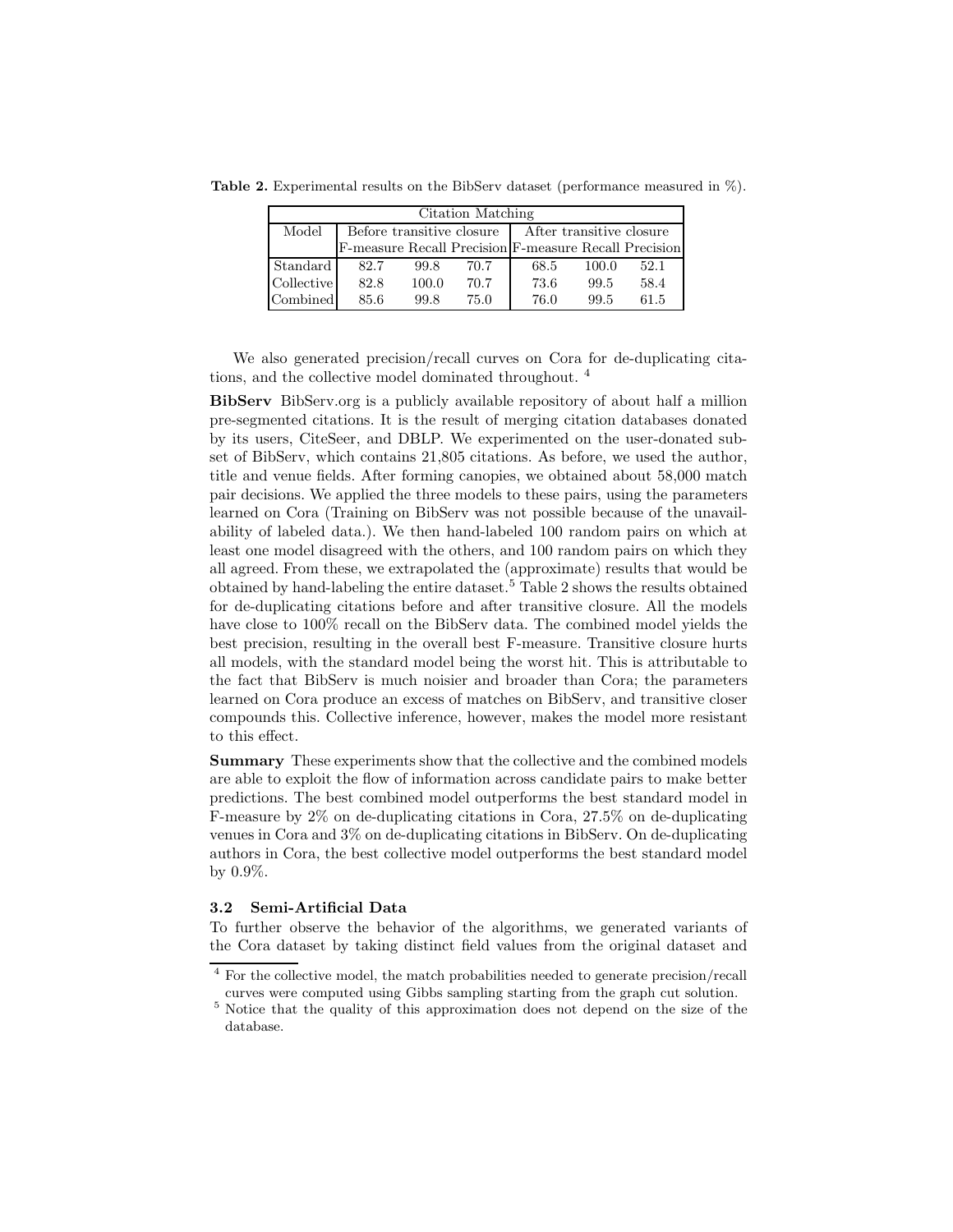randomly combining them to generate distinct papers. This allowed us to control various factors like the number of clusters, level of distortion, etc., and observe how these factors affect the performance of our algorithms. To generate the semi-artificial dataset, we created eight distorted duplicates of each field value taken from the Cora dataset. The number of distortions within each duplicate was chosen according to a binomial distribution whose "probability of success" parameter we varied in our experiments; a single Bernoulli trial corresponds to the distortion of a single word in the original string. The total number of records was kept constant at 1000 in all the experiments with semi-artificial data. To generate the records in the dataset, we first decided the number of clusters, and then created duplicate records for each cluster by randomly choosing the duplicates for each field value in the cluster. The results reported are over the task of de-duplicating citations, were obtained by performing five runs of two-fold cross-validation on this data, and are before transitive closure.<sup>6</sup>

The first set of experiments compared the relative performance of the models as we varied the number of clusters from 50 to 400, with the first two cluster sizes being 50 and 100 and then varying the size at an interval of 100. The binomial distortion parameter was kept at 0.4. Figures  $2(a)$ ,  $2(c)$  and  $2(e)$  show the results. The F-measure (Figure  $2(a)$ ) drops as the number of clusters is increased, but the collective model always outperforms the standard model. The recall curve (Figure  $2(c)$ ) shows similar behavior. Precision (Figure  $2(e)$ ) appears to drop with increasing number of clusters, with collective model outperforming the standard model throughout.

The second set of experiments compared the relative performance of the models as we varied the level of distortion from 0 to 1, at intervals of 0.2. (0 means no distortion, and 1 means that every word in the string is distorted.) The number of clusters in the dataset was kept constant at 100. Figures 2(b), 2(d) and  $2(f)$  show the results. As expected, the F-measure (Figure  $2(b)$ ) drops as the level of distortion in the data increases, with the collective model dominating between the distortion levels of 0.2 to 0.6. The two models seem to perform equally well at other distortion levels. The recall curve (Figure  $2(c)$ ) shows similar behavior. Precision (Figure  $2(e)$ ) seems to fluctuate with increasing distortion, with the collective model dominating throughout.

Overall, the collective model clearly dominates the standard model over a broad range of the number of clusters and level of distortion in the data.

# 4 Conclusion and Future Work

Determining which observations correspond to the same object is a key problem in information integration, citation matching, natural language, vision, and other areas. It is traditionally solved by making a separate decision for each pair of observations. In this paper, we proposed a collective approach, where information is propagated among related decisions via the attribute values they have

 $6$  For clarity, we have not shown the curves for the combined model, which are similar to the collective model's.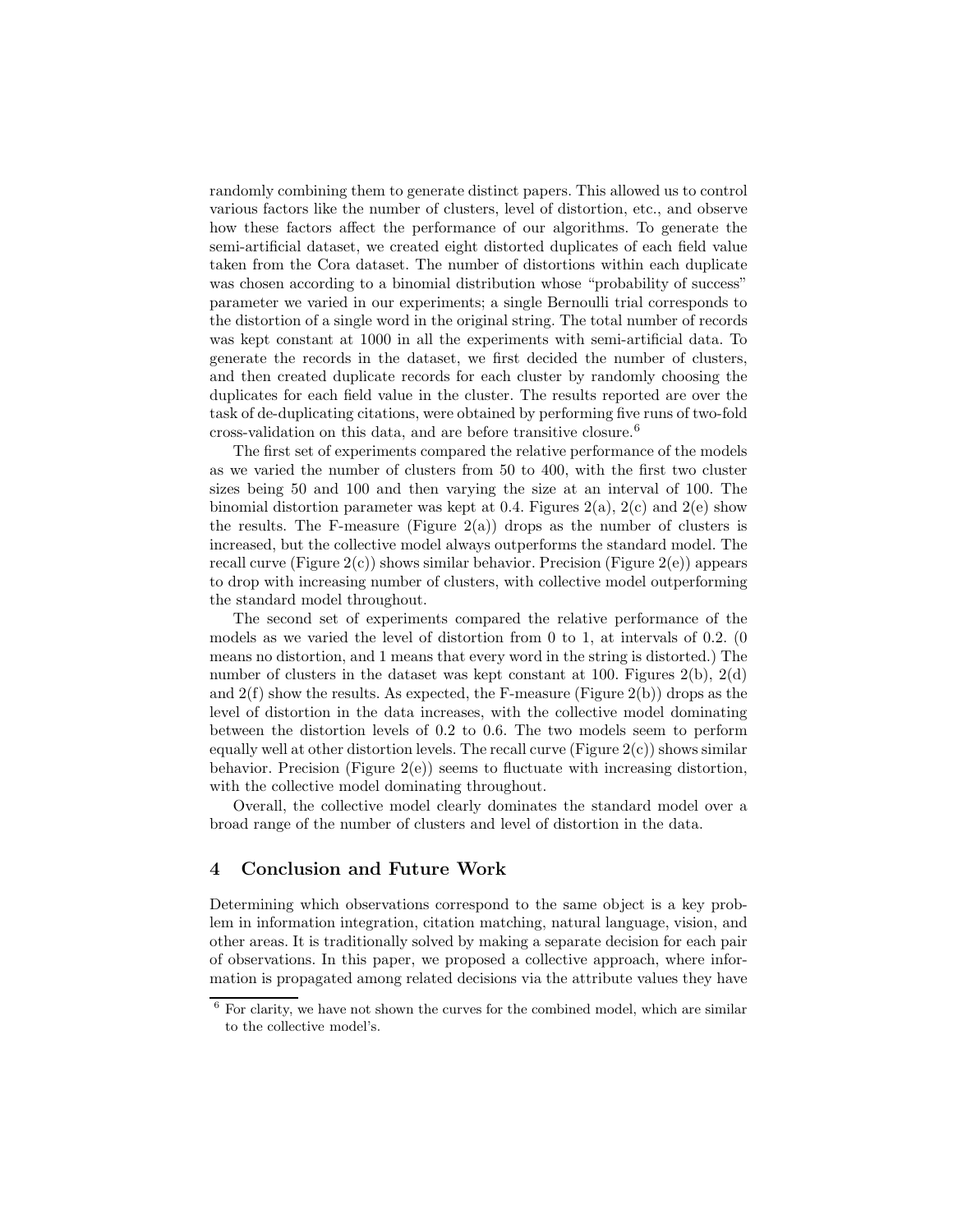

Fig. 2. Experimental results on semi-artificial data.

in common. In our experiments, this produced better results than the standard method. Directions for future work include enriching the model with more complex dependences (which will entail moving to approximate inference), using it to deduplicate multiple types of objects at once, etc.